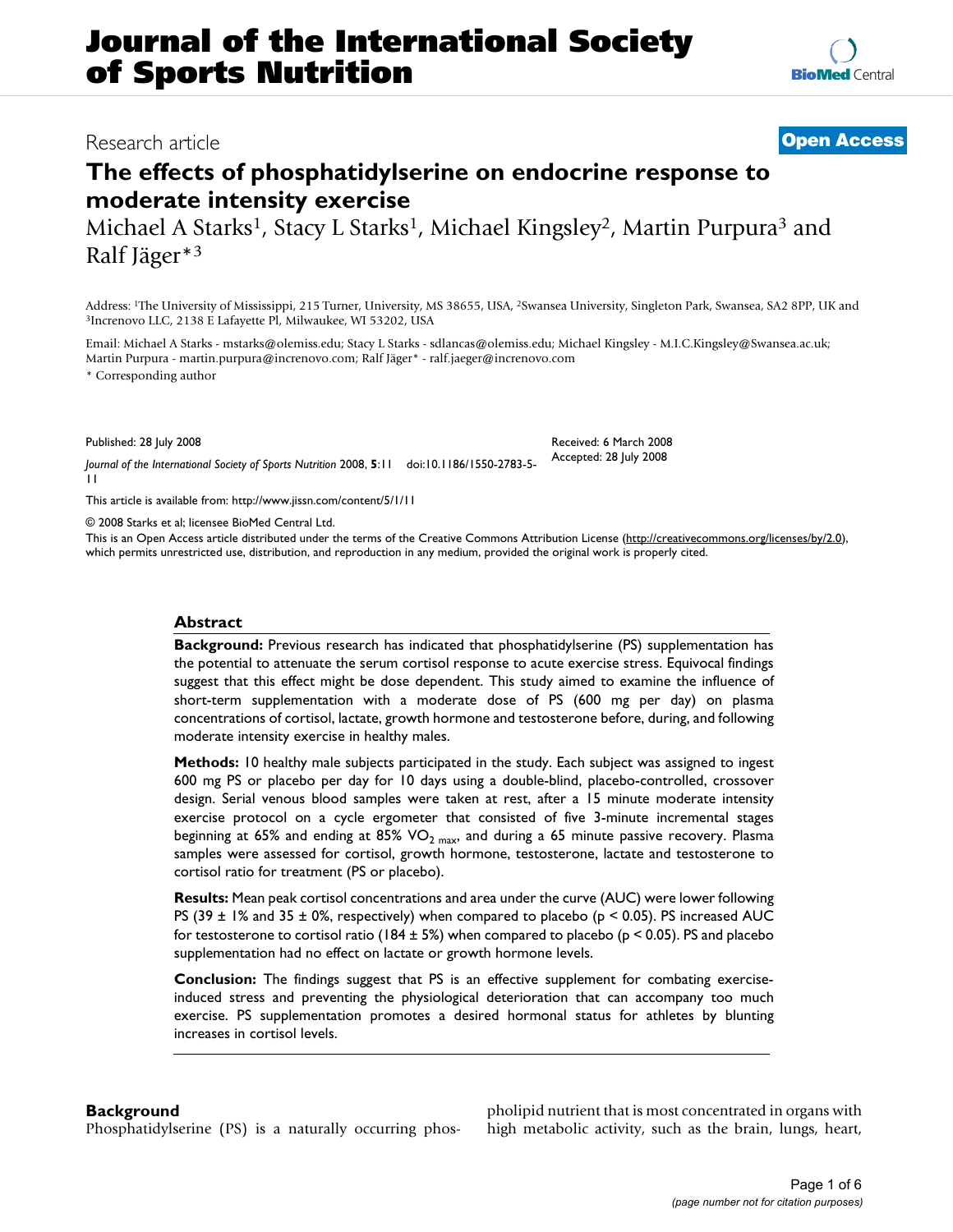liver, and skeletal muscle. PS is located mainly in the internal layer of the cell membrane and has a variety of unique regulatory and structural functions. PS modulates the activity of receptors, ion channels, enzymes and signaling molecules and is involved in governing membrane fluidity [1]. Traditionally, PS supplements were derived from bovine cortex (BC-PS); however, due to the potential transfer of infectious diseases, soy-derived PS (S-PS) has been established as a safe alternative [2]. PS has been shown to improve a variety of brain functions that tend to decline with age [3]. In recent studies, PS has been shown to enhance mood in a cohort of young people during mental stress [4] and to improve accuracy during tee-off by increasing the golfer's stress resistance [5].

An excessive cortisol response to exercise-induced stress has been linked to a negative training state, which could lead to overreaching or overtraining [6]. During early stages of overtraining muscles become sore, submaximal and resting heart rate increase and testosterone levels fall. The body has difficulties in adjusting, but usually recovers with a few days' rest. Chronic overtraining often creates a disturbance in the anabolic-catabolic balance, which may express itself in decreased performance, injury, depressed immunity and psychological depression [7].

PS has been demonstrated to speed up recovery, prevent muscle soreness, improve well-being, and might possess ergogenic properties in athletes involved in cycling, weight training and endurance running [8]. PS has been reported to be an effective supplement for combating exercise-induced stress and preventing the physiological deterioration that accompanies too much exercise. BC-PS has been reported to attenuate serum cortisol and adrenocorticotropic hormone (ACTH) responses to staged cycling exercise. 800 mg BC-PS supplementation lowered cortisol response by 30%, whereas 400 mg showed no significant results compared to placebo [9]. Also, 800 mg S-PS has been reported to reduce the cortisol response to intensive resistance training by 20% [10]. PS had no effect on testosterone levels [10]. These finding suggest that PS partly counteracts the stress-induced activation of the hypothalamo-pituitary-adrenal (HPA) axis [11].

Studies using less than 800 mg of S-PS supplementation showed beneficial effects on performance and markers of muscle damage. 750 mg of S-PS resulted in an increased time to exhaustion during stage intermittent cycling exercise [12], and tended to improve sprint and exercise performances during exhaustive intermittent running when compared to placebo [13]. 600 mg and 300 mg S-PS significantly lowered creatine kinase levels 24-hours after a 90-min run [14]; however, none of the studies showed an effect on cortisol response, establishing the effective dose at 800 mg S-PS per day for short-term application (10–15

days). A recent study reported positive effects on emotional response to a mental and emotional stressor after the supplementation of a soy lecithin complex. 400 mg per day resulted in a pronounced blunting of serum ACTH and cortisol levels compared to placebo; yet, higher doses (600 mg and 800 mg) did not result in the same effects [15].

The purpose of the current study was to investigate the efficacy of short-term S-PS supplementation, at dosage levels less than the currently established dose, on cortisol, testosterone, lactate, and growth hormone response to acute moderate-intensity exercise.

### **Methods**

#### *Subjects*

Ten healthy males participated in this study. All subjects in this investigation participated in a familiarization session. During the familiarization session, subjects were informed as to the experimental procedures, completed a personal/medical history form, and signed informed consent statements in adherence with the human subject's guidelines of the American College of Sports Medicine. The study was approved by the Ethical Review Committee of the University of Mississippi. Subject characteristics are presented in table 1. No subject in this trial was a vegetarian with all subjects reportedly consuming meat in their daily diet.

#### *Experimental Design*

Each participant completed three testing sessions during the 21-day study. Participants performed a graded exercise test (starting at 50 W, increasing by 50 W increments every 2 minutes) on a cycle ergometer (Gary Fisher Tarpon OS Series Mountain Bike connected to a Computrainer Pro model 8002 RacerMate EBRA™ Approved System with software version 1.1.59) to assess maximal oxygen consumption (VO<sub>2 max</sub>), and were scheduled for testing sessions 2 and 3 (day 11 and day 21). VO<sub>2 max</sub> was determined using a Sensormedic V229 Metabolic System that was calibrated following the recommended technical guidelines (Sensormedics Corporation, Yorba Linda, CA). Upon completion of the  $VO<sub>2 max</sub>$  test the participants were randomly assigned to one of two groups and received a 10-day supply of either the placebo or PS (600 mg per day of soy-derived PS).

#### **Table 1: Subject characteristics (values are mean ± SEM).**

| $N = 10$      |
|---------------|
| $26.2 + 1.5$  |
| $89.3 + 4.7$  |
| $176.8 + 2.7$ |
| $79.0 + 2.2$  |
|               |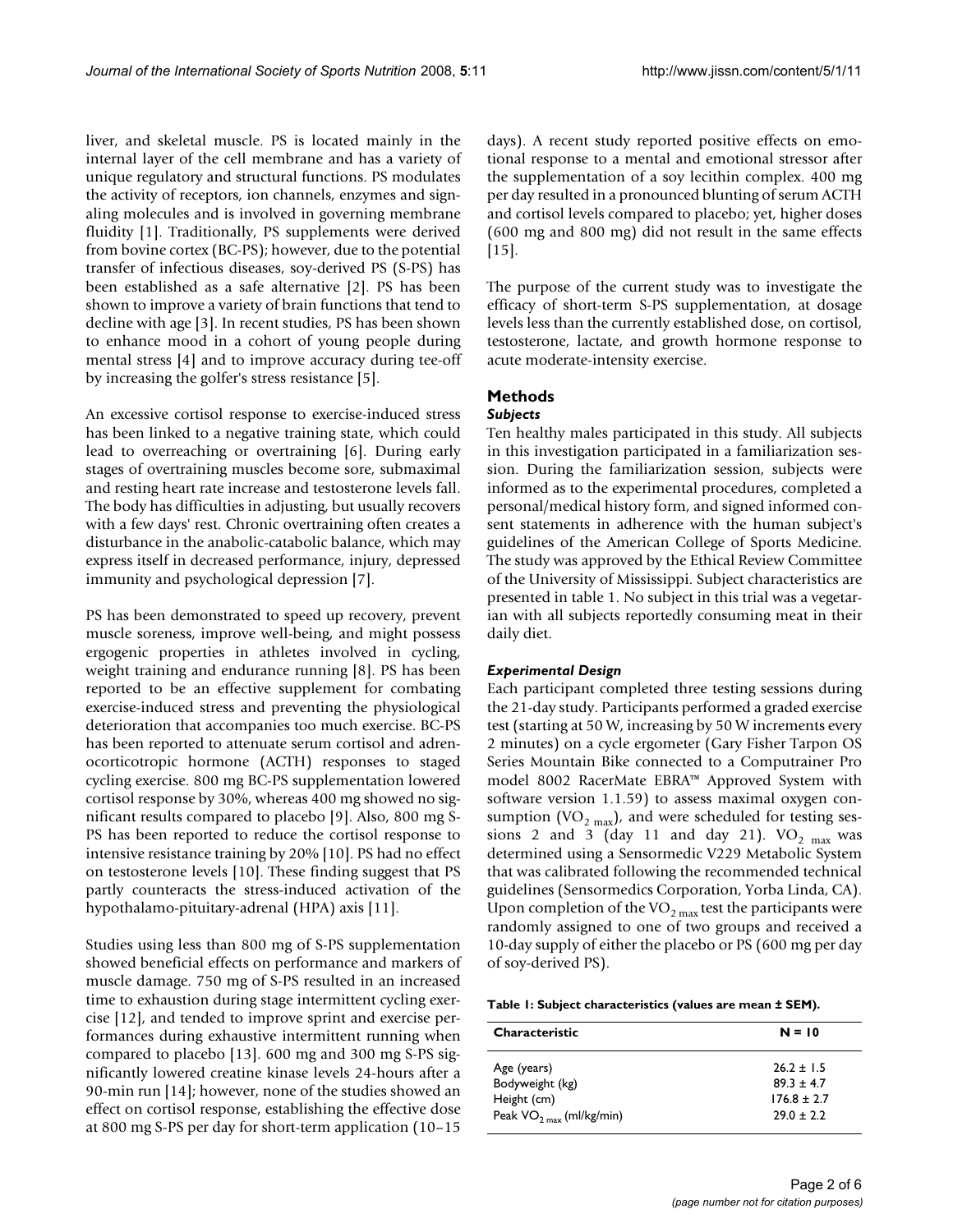The second and third exercise sessions were performed to determine cortisol, growth hormone, and testosterone responses to exercise-induced stress at rest, during exercise, and recovery. On the tenth day of supplementation the participants ingested the last dose of the assigned substance (PS or placebo) and reported to the laboratory at 7 am after an overnight fast. Venous blood samples were taken on arrival (-30) and 30 minutes later, which was just prior to the start of exercise (0). Following the 30 minute rest period, the participants were asked to begin exercising on the cycle ergometer at an exercise intensity calculated to elicit 65% of  $VO<sub>2 max</sub>$ . The intensity of exercise was increased automatically by 5% every 3-minute increment until the intensity was at 85% of  $VO<sub>2 max</sub>$  (five-three minute stages). After cycling for a total of 15 minutes, the subject stopped exercising and a post-exercise venous blood sample was taken immediately. The participant was then moved to an examination table during the remaining 65 minutes of the recovery phase and venous blood samples were taken at 5, 15, 25, 45 and 65 minutes post-exercise (+20, +30, +40, +60, +80). During the rest, exercise, and recovery portion of the study the participant was allowed to intake water ad libitum. Upon completion of the first experimental session the participant was given the other supplement treatment and repeated the previously described protocol 10 days later.

The PS and placebo (maltodextrin) supplements were administered in the form of chocolate flavored chewable tablets that were obtained from SwissCo Development AG (Sisseln, Switzerland). The subjects received a 10-day supply of each supplement after completing the  $VO<sub>2 max</sub>$  test and the second exercise session.

#### *Blood Analysis*

The serial blood samples were taken from an antecubital vein and collected into 10 ml tubes containing lithium heparin, subsequently centrifuged and the plasma was harvested. Separate aliquots of plasma  $(\sim 500 \mu l)$  were stored frozen at -80°C prior to analysis for cortisol, lactate, and GH and free testosterone. Plasma concentrations of cortisol and testosterone were analyzed in duplicate via enzyme immunoassay (EIA) and GH concentrations were analyzed in duplicate via enzyme-linked immunosorbant assay (ELISA) using commercial available kits (Diagnostic Systems Laboratories, Inc., Webster, TX). The YSI 1500 SPORT Lactate Analyzer (YSI Incorporated, Yellow Springs, OH) was used to measure plasma lactate concentrations in duplicate.

#### *Statistical Analysis*

The statistical package used to analyze assay data results was SPSS software version 10.0 for Windows (SPSS Inc., Chicago, IL). The sample size was based on the cortisol response using an effect size of 1.0, an alpha level of 0.05,

and a power of .80. The determination of the sample size and effect size was appropriate for the number of treatments in this type of research and was consistent with research conducted by Monteleone et al. [9], Fahey and Pearl [10] and Hinkle et al. [16]. Pre- and post-supplementation test measures were assessed for cortisol, testosterone, lactate, growth hormone using a two-way univariate repeated measures analysis of variances (ANOVA) for treatment (soy PS, placebo) by time (-30, 0, 15, 20, 30, 40, 60, & 80 minutes). In addition, the area under the curve (AUC) was calculated via integral calculus for testosterone and cortisol in order to determine total response and T/C ratio. A Student's paired t-test was performed on the AUC and T/C ratio.

#### **Results**

Figure 1 shows the effects of S-PS or placebo supplementation on cortisol, testosterone, lactate and growth hormone response to exercise-induced stress at -30, 0, 15, 20, 30, 40, 60, and 80 minutes after exercise. Mean peak concentrations are shown in table 2.

S-PS supplementation resulted in significant lower plasma cortisol levels at the beginning of the exercise  $(p =$ 0.002) when compared to placebo. Differences for testosterone ( $p = 0.20$ ) and growth hormone levels ( $p = 0.30$ ) were not significant.

S-PS supplementation reduced plasma cortisol concentrations by  $39 \pm 1\%$  when compared with placebo (treatment effect:  $F = 6.7$ ,  $p = 0.03$ ; treatment  $\times$  time interaction effect:  $F = 8.3$ ,  $p = 0.05$ ). Plasma testosterone concentrations increased with S-PS (51  $\pm$  6%) when compared with placebo; however, differences between groups failed to reach statistical significance for the effect of treatment ( $F = 2.79$ ,  $p = 0.13$ ) and treatment  $\times$  time interaction effect (F = 0.35, p = 0.87). Exercise resulted in an increase in lactate levels in both groups, however, the increase failed to reach statistical significance (time effect:  $F = 5.41$ ,  $p = 0.06$ ). Supplementation did not result in significant differences in lactate response between the S-PS and placebo groups (treatment effect:  $F = 0.47$ ,  $p = 0.51$ ; treatment  $\times$  time effect:  $F = 1.62$ ,  $p = 0.34$ ). Similarly, supplementation did not influence plasma growth hormone concentrations (treatment effect:  $F = 2.49$ ,  $p = 0.15$ ) or the pattern of response (treatment  $\times$  time interaction effect: F = 0.75, p = 0.66).

S-PS supplementation resulted in a favorable physiological state when compared to the placebo group. Area under the curve analysis (figure 2) showed significant differences between S-PS and placebo for cortisol  $(35 \pm 0\%$  reduction,  $p < 0.01$ ), testosterone (37  $\pm$  5% increase, p = 0.02), and testosterone to cortisol ratio (184  $\pm$  5% increase, p = 0.02, figure 2).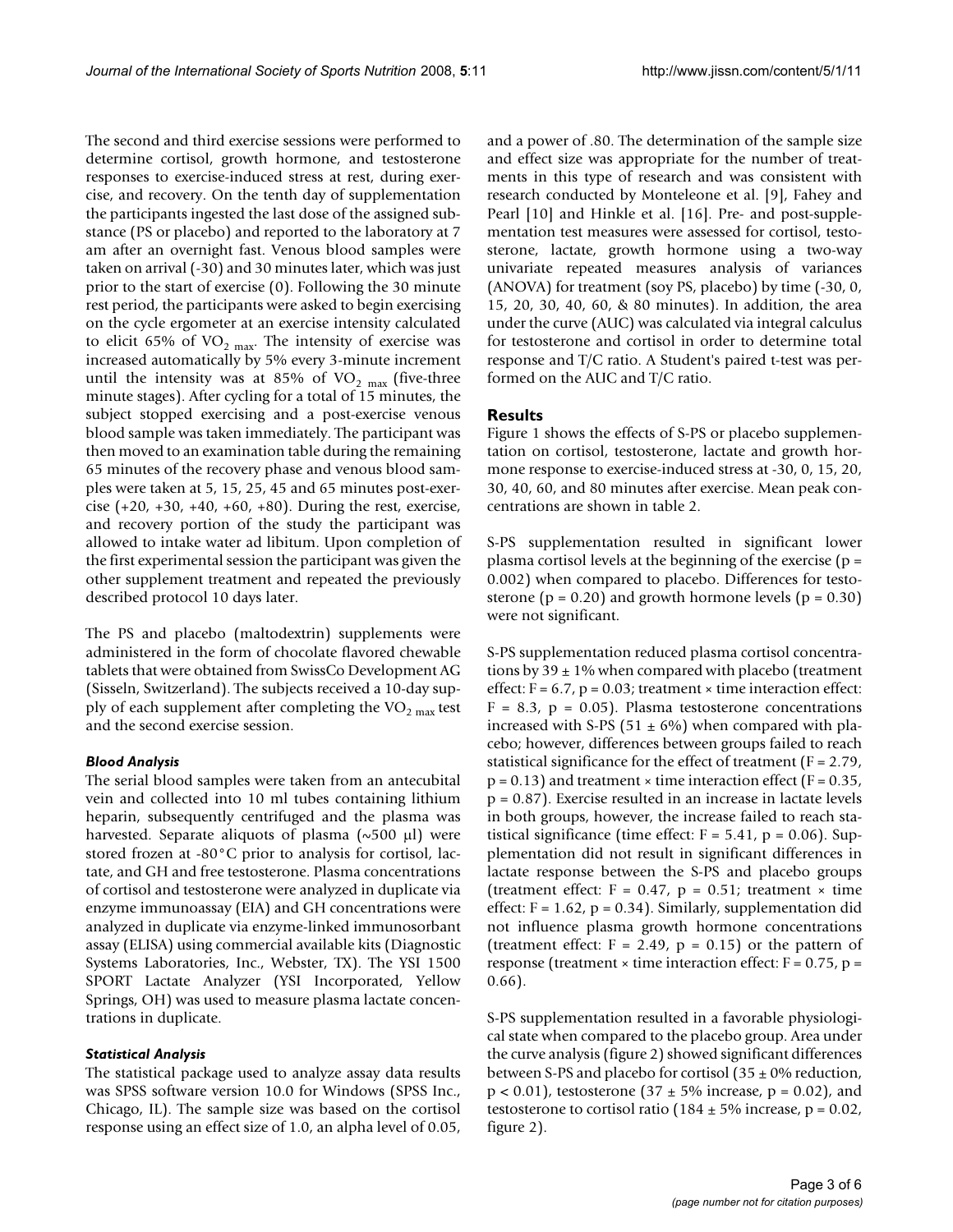

Cortisol, testosterone, lactate and growth ho placebo (pre-exercise phase -30 to 0 **Figure 1** minutes, exercise phase: 0 to 15 minut rmone response to exercise after 10 days es, recovery phase 16 to 80 minutes) of oral treatment with 600 mg S-PS or

**Cortisol, testosterone, lactate and growth hormone response to exercise after 10 days of oral treatment with 600 mg S-PS or placebo (pre-exercise phase -30 to 0 minutes, exercise phase: 0 to 15 minutes, recovery phase 16 to 80 minutes)**.

#### **Discussion**

Supplementation with 600 mg of S-PS per day for 10 days blunted cortisol response before and during exerciseinduced stress. Activation of the hypothalamo-pituitaryadrenal (HPA) axis has been proposed as the mechanism

**Table 2: Mean peak concentrations (mean ± SEM).**

| <b>Placebo</b><br>PS<br>P value<br>(treatment)<br>$0.2 \pm 0.0$<br>$0.3 \pm 0.1$<br>$GH$ (ng/ml)<br>0.15<br>Testosterone (ng/ml)<br>$8.3 + 1.7$<br>$5.5 \pm 0.3$<br>0.13<br>Cortisol $(\mu g/d)$ <sup>*</sup><br>$26.9 \pm 6.5$<br>$44.2 + 12.7$<br>0.03<br>Lactate (mmol/l)<br>$4.3 \pm 0.4$<br>$4.1 \pm 0.4$<br>0.51 |           |             |               |      |
|------------------------------------------------------------------------------------------------------------------------------------------------------------------------------------------------------------------------------------------------------------------------------------------------------------------------|-----------|-------------|---------------|------|
|                                                                                                                                                                                                                                                                                                                        |           |             |               |      |
|                                                                                                                                                                                                                                                                                                                        | T/C ratio | $3.2 + 3.2$ | $1.6 \pm 0.3$ | 0.30 |

 $*$  represents significant difference ( $p < 0.05$ ) between groups

by which PS blunts cortisol production. The current theories assert that this may be accomplished by possibly altering receptor ligands interactions or corticotrophin releasing factor (CRF) receptor interactions [17-20]. By decreasing CRF there would be a decrease in ACTH, thereby decreasing cortisol secretion. It has been proposed the result of chronic treatment with PS alters CRF receptor interactions resulting in reduced activation of the HPA axis after stress [9]. Another possibility is that acute exercise-induced stress influences the secretagogue arginine vasopressin (AVP). Exercise of duration shorter than 15 minutes and intensities that exceed 65% of peak  $\rm VO_{2~max}$ have been demonstrated to influence AVP to a greater degree [21,22]. Therefore, a 600 mg per day dose of PS may also inhibit the release of AVP, which would decrease ACTH and subsequently cortisol.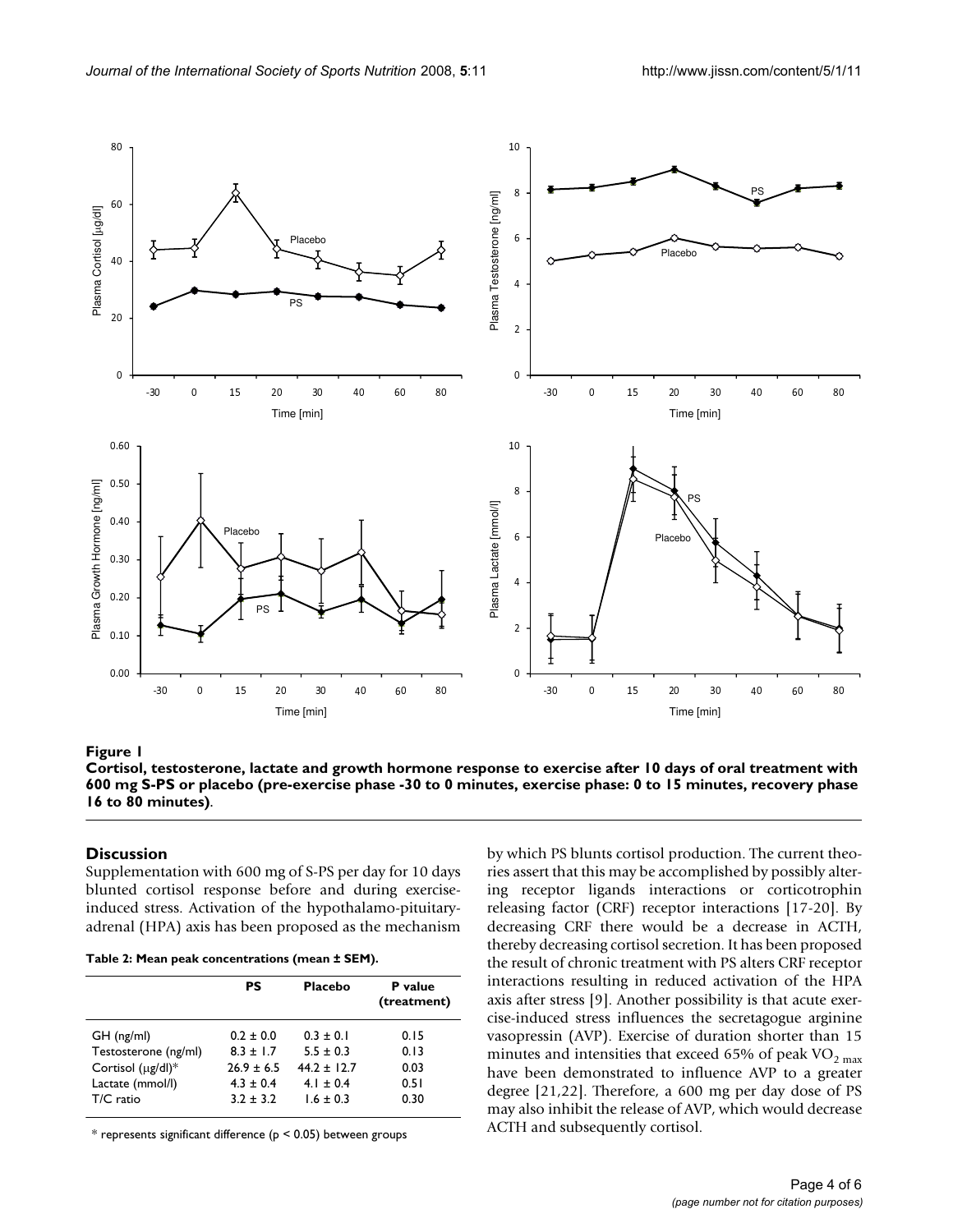

**S-PS significantly decreased cortisol (35 ± 0%, p < 0.01) and increased testosterone (37 ± 5%, p = 0.02) AUC levels and testosterone to cortisol ratio (184 ± 5%, p = 0.02) in comparison to placebo**.

While S-PS supplementation resulted in lower cortisol responses than placebo, it was associated with higher testosterone levels which were within the normal range of 3– 10 ng/ml for male subjects. The results of this study support evidence from previous research that high cortisol levels impair male biosynthesis of testosterone in the testes, which might help explain why AUC for plasma testosterone was higher following supplementation with S-PS when compared to placebo [23,24]. As S-PS supplementation increased the AUC for testosterone and decreased the AUC for cortisol, supplementation caused a significant positive impact on the T/C ratio of the participants. A reduction in the T/C ratio has been reported to indicate a state of overtraining or negative state, whereas an elevation in the T/C ratio appears to indicate a more positive state [7,25]. The S-PS phase had cortisol AUC levels that were significantly lower than the placebo phase. Consequently, S-PS supplementation gave rise to what could be considered a positive physiological state [15]. The results of this study suggest that 600 mg/d of S-PS might have the potential to avert an overtrained state.

Not all research supports these conclusions. In a recent investigation observing the effects of S-PS on oxidative stress following intermittent running, the cortisol response was not attenuated [13]. The key differences between this investigation and previous studies are the intensity of exercise and daily dose used during supplementation. Previous studies utilized stress levels up to an 85% peak VO<sub>2 max</sub> while this study stressed the individuals to exhaustion [13]. This suggests that phosphatidylserine administration may have a rate-limited effect that is dependent upon the intensity level which indicates that the effect is based on a nutritional improvement rather than a pharmacological effect. Phosphatidylserine has been shown to improve enzymatic activity [26] by improving membrane fluidity and composition [27]. PS plays a significant role in the maintenance of neuronal excitability and message transfer potentially resulting in a reduced need for adrenergic stimulation at moderate intensity exercise levels.

The GH and lactate results of this study are consistent with findings in previous literature [9,10]. Growth hormone responses varied little and were not significantly different between the S-PS and the placebo phase. This suggests the mechanism that influences the dynamics of the hypothalmo-pituitary axis with regards to GH release appear to be unaffected by PS administration. Exercise caused increases in plasma lactate concentrations during both trials and supplementation did not influence these concentrations; therefore, the participants exercised at similar workloads during both phases of the study.

The potential of PS as an alternative nutritional strategy for disorders that are associated with cortisol over-production has not been investigated, suggesting that there is a need for further research in the use of PS as a potential aid for overtraining and as an aid in exercise related activities. Furthermore, this study, along with previous literature, demonstrates that PS can influence neuroendocrine function; consequently, the possibility exists that PS might be a beneficial nutrient in conditions such as obesity and type 2 diabetes.

#### **Conclusion**

PS supplementation with 600 mg per day for 10 days blunts the cortisol response to exercise-induced stress. In addition, PS significantly increases the testosterone to cortisol ratio. These findings suggest that PS is an effective supplement for combating exercise-induced stress. PS supplementation promotes a desirable hormonal balance